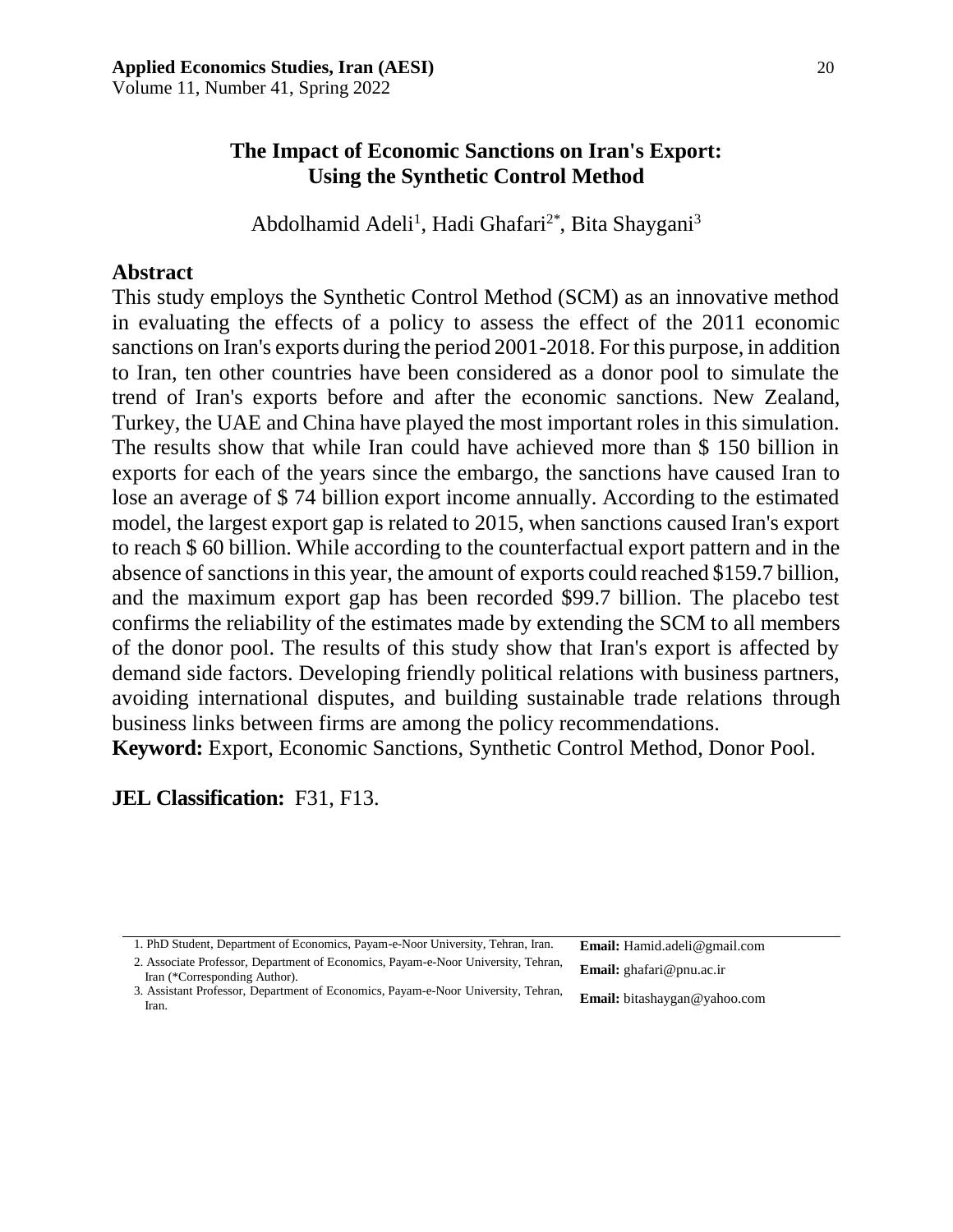Volume 11, Number 41, Spring 2022

## **1. Introduction**

This study evaluates the effect of 2011 economic sanctions on Iran's export in a new approach, using the synthetic control method as an innovative method in econometrics. With the help of this method, the export process of Iran in the absence of economic sanctions and with the help of a donor pool from other countries is simulated and compared with what actually happened.

## **2. Literature Review**

The main purpose of economic sanctions has historically remained the unchanged; That is, restricting foreign trade, assets, or economic interests of target countries or non-state actors to achieve security or foreign policy goals. In assessing the effectiveness of a sanctions policy, it is necessary to identify its objectives and measurable criteria for determining whether the objectives have been met or not. Economic sanctions can have any of the following objectives: to correct the behavior of the target country, to retaliate or punish the sanctioned country, to send a signal to the target country or to third countries, to destabilize and to carry out only a tokenism. In addition, the rationale for economic sanctions may include promoting military objectives on the one hand and maintaining peace on the other; Or it may be a means of restraint or dialogue. Some of the goals of a tactical policy of sanctions can be to deter or coerce other countries or individuals who are not directly targeted (Zoller, 1984).

## **3. Research method**

## **3-1. Synthetic control method**

In a recent survey of Journal of Economic Perspectives, the synthetic control approach is arguably the most important innovation in the policy evaluation literature in the last 15 years. (Athey and Imbens, 2017).

The synthetic control method moves away from using a single control unit or a simple average of control units, and instead uses a weighted average of the set of controls**.**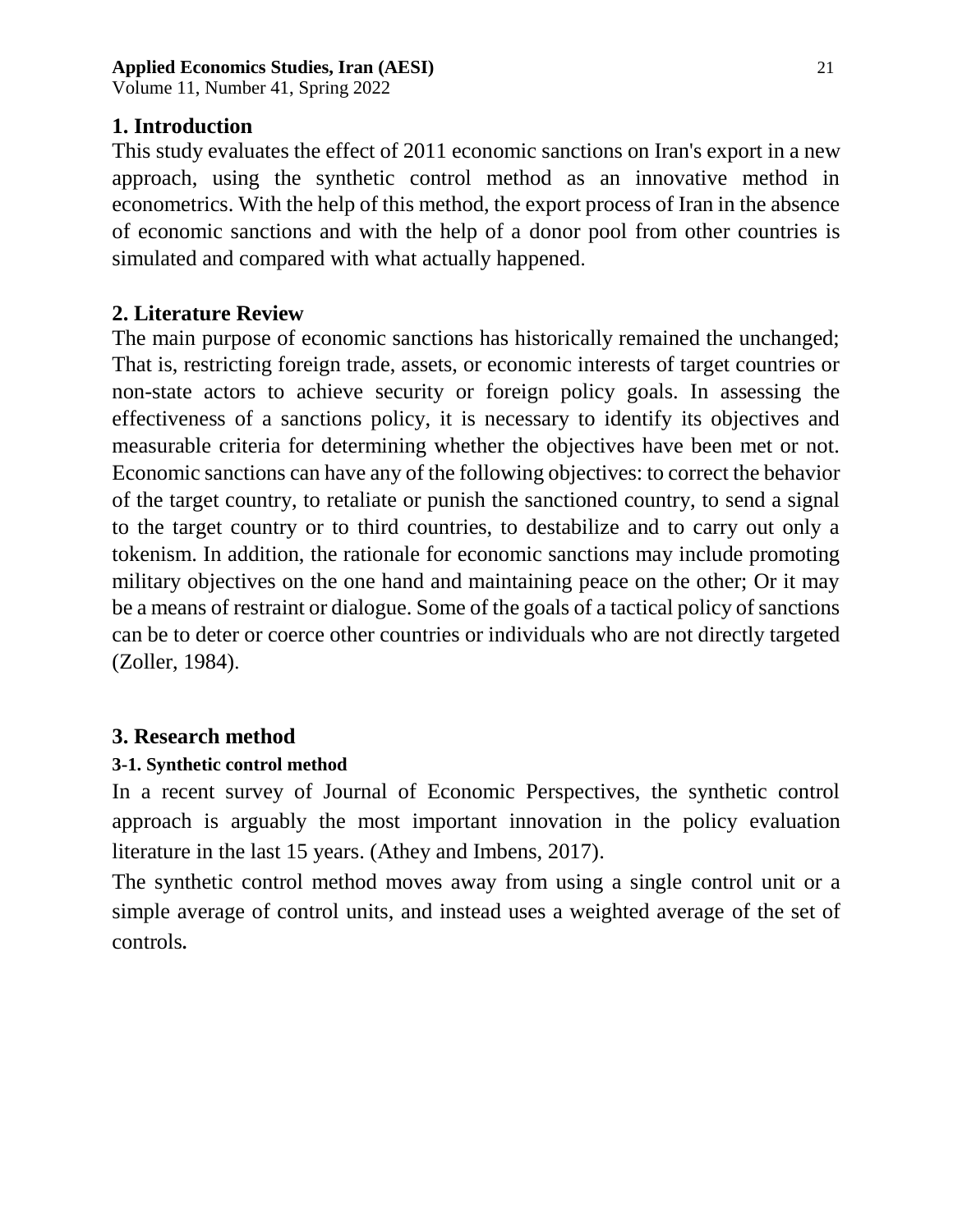Volume 11, Number 41, Spring 2022

# **3-2. Configure a synthetic control method to assess the effect of sanctions on Iran's export**

The period 2001 to 2018 is considered as the study period, which was chosen in 2001 due to the lack of export value index for selected countries before this year. The dependent variable or the variable under treatment is Iran's export in this period. In order to predict the trend of this variable, the value of export, GDP at constant prices in 2010, the amount of export during 2001, 2008 and 2011 are considered as predictor variables. Statistics are collected from the World Bank and the International Trade Center.

Resource-exporting countries (Canada, New Zealand, Australia, Chile and Norway) Algeria, Saudi Arabia and the United Arab Emirates as OPEC oil exporters, Turkey due to economic similarities with Iran and China as an important trading partner are combined donor pool.

The model is estimated by Stata software, to which the Synth package has been added, and all the results and output forms of this software.

## **4. Results**

Table 1 shows the countries forming the donor pool in Iran's export simulation. New Zealand has the largest share in this simulation, accounting for almost 50% of the weight. After that, Turkey, the UAE and China had the largest weight in creating synthetic export to Iran, respectively.

| Table 1: Donor Fool |        |  |
|---------------------|--------|--|
| Country             | weight |  |
| <b>UAE</b>          | 0.121  |  |
| Australia           | 0      |  |
| Canada              | 0      |  |
| Chile               | 0      |  |
| China               | 0.013  |  |
| Algeria             | 0      |  |
| Norway              | 0      |  |
| New Zealand         | 0.466  |  |
| Saudi Arabia        | 0      |  |
| Turkey              | 0.4    |  |

| <b>Table 1: Donor Pool</b> |  |
|----------------------------|--|
|                            |  |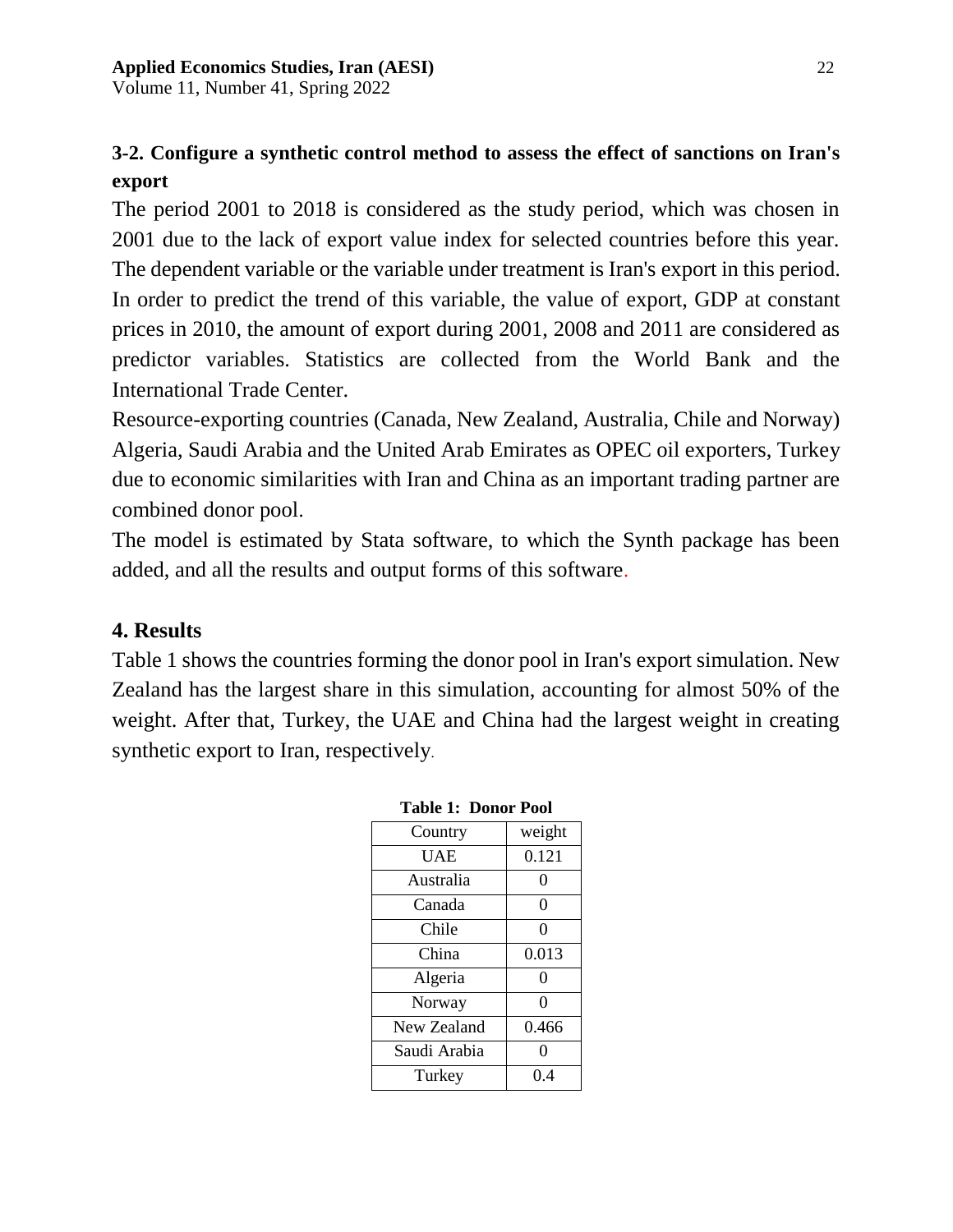Volume 11, Number 41, Spring 2022

Figure 2 shows the path of Iran's real export versus its synthetic export. Prior to the sanctions, real and synthetic export trends were almost identical. However, with the imposition of economic sanctions in 2011, there was a significant decline in export and this decline continued until 2015. With the approval of the Joint Comprehensive Plan of Action (CJPOA) in 2015 and the relief of economic sanctions, Iran's export has experienced an upward trend. According to the simulated export trend and in absence of sanctions, Iran's export could have recorded an annual amount of more than \$ 150 billion, and in 2014 and 2018 had the potential that the value of Iran's export to reach a 173 a billion dollars record.



Figure 2: The path of Iran's real export vs. synthetic export (Source: research findings)

From 2012 to 2018, Iran's export experienced an average decrease of \$ 74 billion annually compared to the synthetic export. According to the estimated model, the largest export gap is related to 2015, when sanctions caused Iran's export to reach \$ 60 billion. According to the synthetic export model, export in the absence of sanctions could have reached \$ 159.7 billion, and this year the maximum export gap has been recorded by \$ 99.7 billion.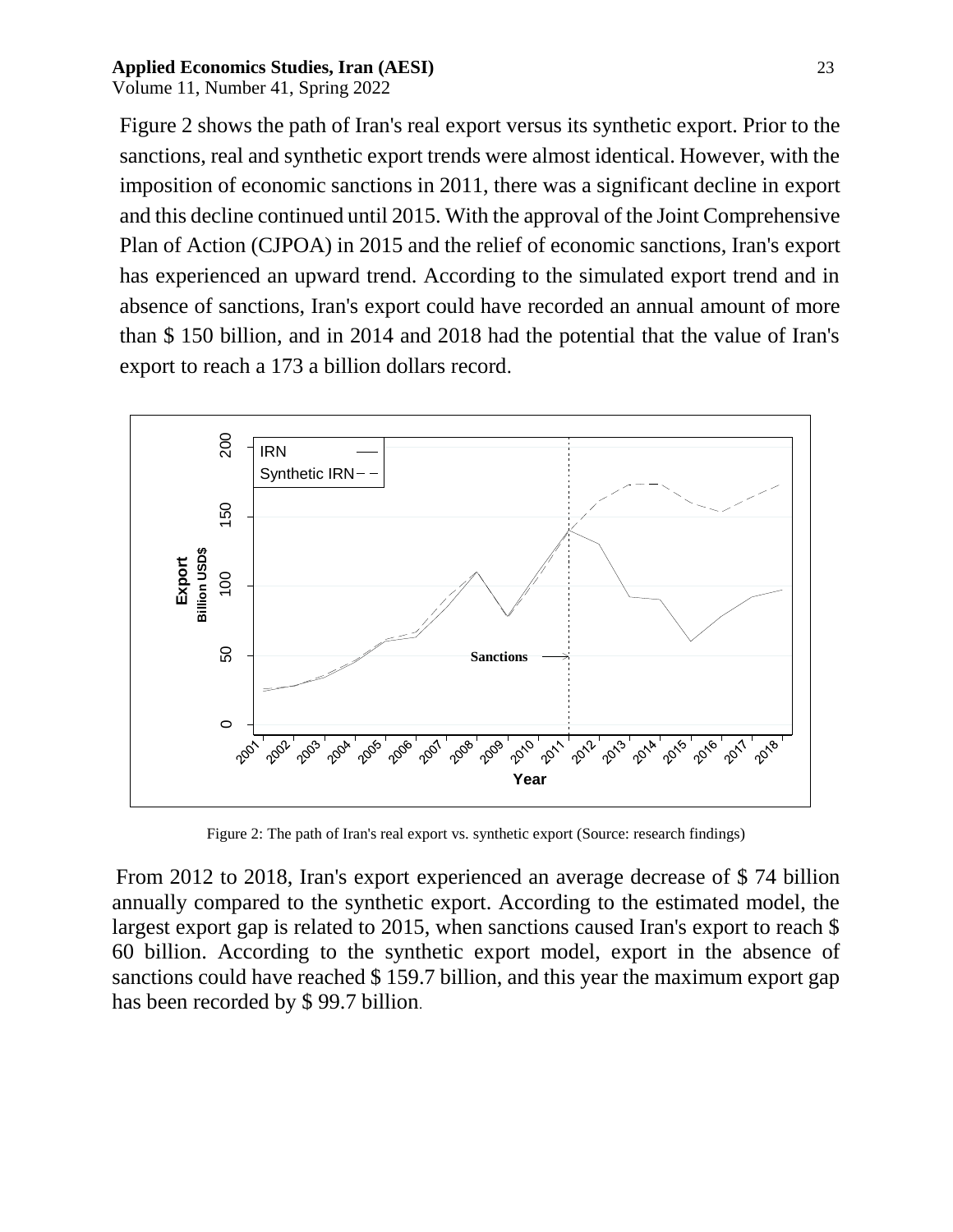Volume 11, Number 41, Spring 2022

# **5. Conclusions and policy recommendations**

The results show that while Iran could achieve export of more than \$ 150 billion for each of the post-sanctions years; Sanctions have caused Iran to lose an average of \$ 74 billion a year in export.

Developing friendly political relations with trade partners, avoiding international conflicts and establishing long-term business relationships through inter-firm trade links and striving to integrate into the global value chain are among the policy recommendations that can help adopt trade policies.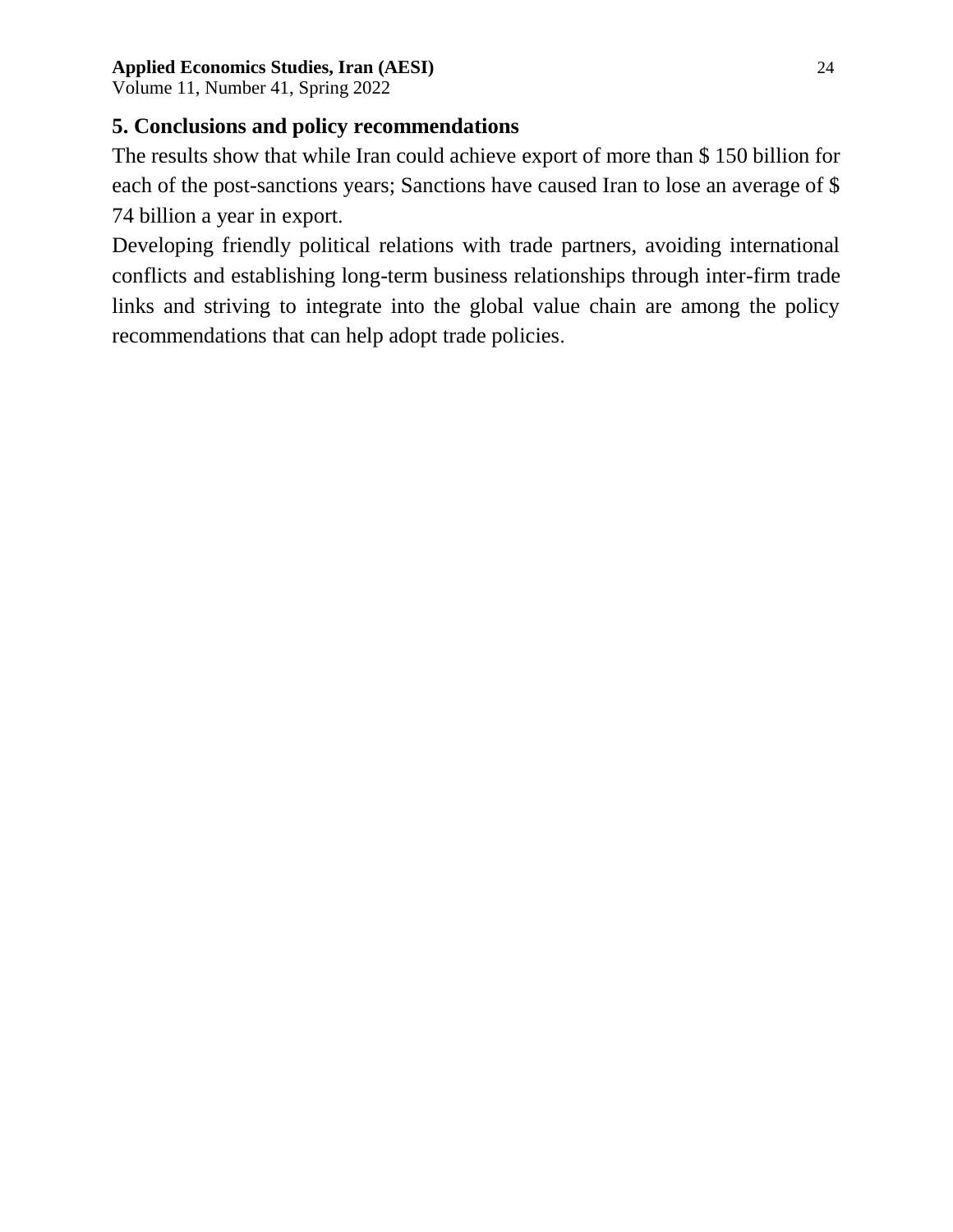Volume 11, Number 41, Spring 2022

#### **References**

- Abadie, A. & Gardeazabal, J., (2003). "The economic costs of conflict: A case study of the Basque Country". *American Economic Review*, No. 93 (1), Pp: 113-132.
- Abadie, A.; Diamond, A. & Hainmueller, J., (2010). "Synthetic control methods for comparative case studies: Estimating the effect of California's tobacco control program". *Journal of the American Statistical Association*, No. 105 (490), Pp: 493-505.
- Abadie, A.; Diamond, A. & Hainmueller, J., (2015). "Comparative politics and the synthetic control method". *American Journal of Political Science*, No. 59 (2), Pp: 495-510.
- Afesorgbor, S. K. & Mahadevan, R., (2016). *The Impact of Economic Sanctions on Income Inequality of Target States*. AARHUS BSS.
- Allegretto, & Gdoy, A., (2017). *Seattle's minimum wage experience 2015-16.* CWED policy brief, Center on wage and employment dynamics, UC Berkeley.
- Allegretto, S.; Dube, A.; Reich, M. & Zipperer, B., (2017). "Credible research designs for minimum wage studies: A response to Neumark, Salas, and Wascher". *ILR Review,* No. 70, Pp: 559-592.
- Athey, S. & Imbens, G. W., (2017). "The state of applied econometrics: Causality and policy evaluation". *The Journal of Economic Perspectives*, No. 31, Pp: 23-32.
- Bigdeli, M. Z.; Gholami, E. & Boldaji, F. T., (2013). "The Effect of Sanctio on Iran's Trade: An Application of the Gravity Model". *Pajhooheshname Eghtesadi,* No. 13(48), Pp: 109-119.
- Bohn, S.; Lofstrom, M. & Raphael, S., (2014). "Did the 2007 Legal Arizona Workers Act reduce the state's unauthorized immigrant population?". *Review of Economics and Statistics,* No. 96 (2), Pp: 258-269
- Clyde, G.; Hufbauer, G. & Oegg, B., (2003). "The impact of Economic Sanctions on US Trade: Andrew Rose's Gravity Model". *International Economics Policy Briefs*, No. PB03-4.
- Collier, D., (1993). "The Comparative Method". In: *Political Science: The State of the Discipline II,* ed. Ada W. Finifter. Washington, DC: American Political Science Association, Pp: 105–19.
- Cunningham, S. & Shah, M., (2018). "Decriminalizing indoor prostitution: Implications for sexual violence and public health". *The Review of Economic Studies,* No. 85 (3), Pp: 1683-1715.
- Davis, L. & Engerman, S., (2003). "History Lessons. Sanctions: Neither War nor Peace". *Journal of Economic Perspectives*, No. 17(2), Pp: 187-197.
- Donohue, J. J.; Aneja, A. & Weber, K. D., (2019). "Right-to-carry laws and violent crime: A comprehensive assessment using panel data and a state-level synthetic control analysis". *Journal of Empirical Legal Studies*, No. 16 (2), Pp: 198-247.
- Drezner, D. W., (2003). *Review: How Smart Are Smart Sanctions*? JSTOR, 5.
- Dube, A. & Zipperer, B., (2015). "Pooling multiple case studies using synthetic controls: An application to minimum wage policies". *IZA Discussion Papers* 8944, Institute for the Study of Labor (IZA) Evidence from the European football market. American Economic Review, No. 103 (5), Pp: 1892-1924
- Ferrand, B., (2004). "Quels fondements juridiques aux embargos et blocus aux confins des XXe et XXIe siècles". *P.U.F.,* No. 214(2), Pp: 55-79.
- George, A. L. & Andrew, B., (2005). *Case Studiesand Theory Development in the Social Sciences.* Cambridge MA: MIT Press.
- Gerring, J., (2007). *Case Study Research: Principles and Practices*. Cambridge: Cambridge University Press.
- Gharehgozli, O., (2017). *An estimation of the economic cost of recent sanctions on Iran using the synthetic control method*. Economics Letters.
- Gilligan, E., (2016). "Smart Sanctions against Russia: Human Rights, Magnitsky and the Ukrainian Crisis". *Demokratizatsiya: The Journal of Post-Soviet Democratization,* No. 24(2), Pp: 257-277 .
- Gottemoeller, R., (2007). "The Evolution of Sanctions in Practice and Theory". *Survival*, No. 49(4), Pp: 99-110
- Guo, J., (2015). *Seriously, here's one amazing math trick to learn what can't be known*. Wonkblog, The Washington Post, October 30.
- Haidar, J. I., (2017), "Sanctions and Export Deflection: Evidence from Iran". *Economic Policy (CEPR),* No. 32 (90), Pp: 319-355.